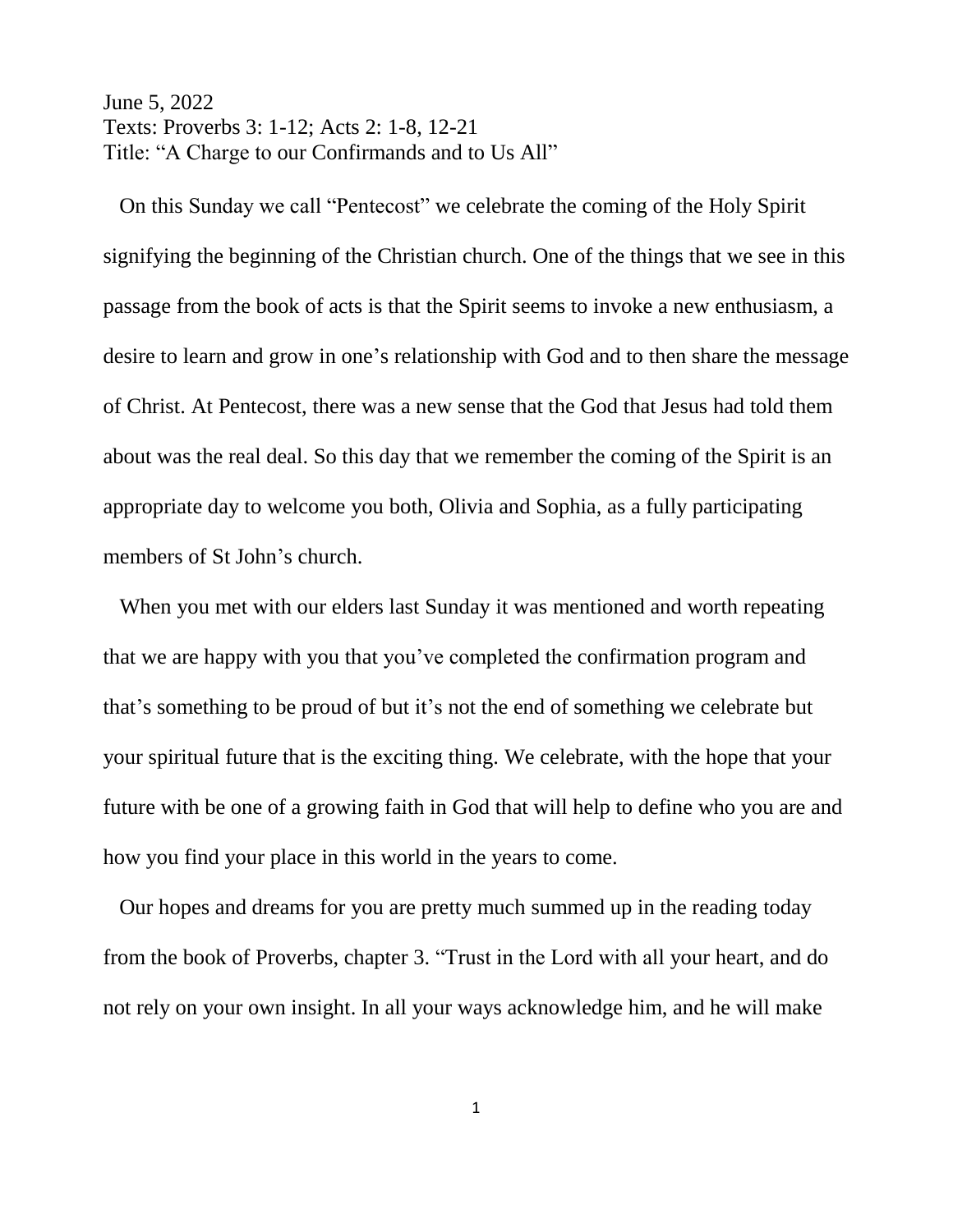straight your paths." Here are three things that we have great hopes and prayers for you both today.

 1. We're hoping and praying that you are going to **continue on the path of spiritual growth.** Stick with this faith you are professing today. I don't know what would be more important and valuable for one's life than to walk with the Lord. Keep learning. Do some reading in the scriptures and prayer every day. Keep connected with God. It's just as important as, and possibly more important than exercise and healthy eating which we make a big deal about. And it's just as hard because so many things can entice you away from Christ and down a troubled path. We all know this and for some of us know it all too well. We may have made wrong choices and only by the grace of God have we been able to returned to Him. Continue on the path of spiritual growth.

 2. **Stay connected to the church.** 3000 people became believers on that day of the coming of the Holy Spirit. That first message that Peter preached on Pentecost resulted in a lifechanging response. It was amazing! It immediately led to the beginning of the church and its mission of sharing the love of Christ with others. That's our mission here as well, led by the same Spirit. By staying together as a church, we keep each other on the path of serving Christ. So don't give up on the church. I say that to all of us. Even if you're not interested in everything we do you need us and we need you! The church is old, we get stuck in our ways. Change is

2